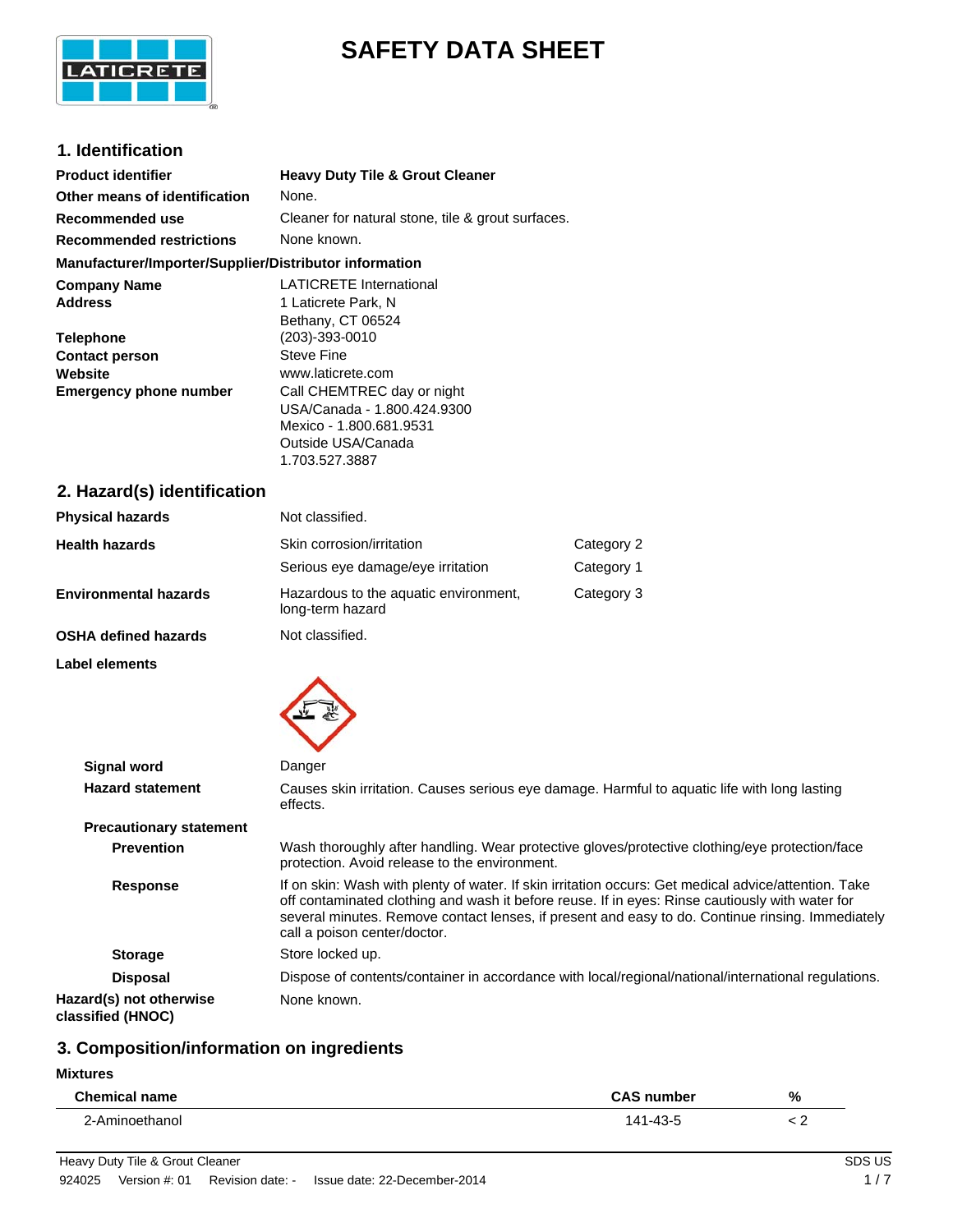| Alcohol Ethoxylate                                                           |                                                                                                                                                                                                                                                                                                                                                                                  | <b>Trade Secret</b> | < 2     |
|------------------------------------------------------------------------------|----------------------------------------------------------------------------------------------------------------------------------------------------------------------------------------------------------------------------------------------------------------------------------------------------------------------------------------------------------------------------------|---------------------|---------|
| Dipropylene glycol butyl ether                                               |                                                                                                                                                                                                                                                                                                                                                                                  | 29911-28-2          | < 2     |
| <b>Ethoxylated Quaternary Amine</b>                                          |                                                                                                                                                                                                                                                                                                                                                                                  | <b>Trade Secret</b> | $\lt 2$ |
| <b>Composition comments</b>                                                  | All concentrations are in percent by weight unless ingredient is a gas. Gas concentrations are in<br>percent by volume.                                                                                                                                                                                                                                                          |                     |         |
| 4. First-aid measures                                                        |                                                                                                                                                                                                                                                                                                                                                                                  |                     |         |
| <b>Inhalation</b>                                                            | Remove victim to fresh air and keep at rest in a position comfortable for breathing. Get medical<br>attention if any discomfort continues.                                                                                                                                                                                                                                       |                     |         |
| <b>Skin contact</b>                                                          | Flush thoroughly with water for at least 15 minutes. Wash skin with soap and water. Get medical<br>attention if irritation develops and persists.                                                                                                                                                                                                                                |                     |         |
| Eye contact                                                                  | Immediately flush eyes with plenty of water for at least 15 minutes. Remove contact lenses, if<br>present and easy to do. Continue rinsing. Get medical attention immediately.                                                                                                                                                                                                   |                     |         |
| Ingestion                                                                    | Rinse mouth. Do not induce vomiting. If vomiting occurs, keep head low so that stomach content<br>doesn't get into the lungs. Get medical attention.                                                                                                                                                                                                                             |                     |         |
| <b>Most important</b><br>symptoms/effects, acute and<br>delayed              | Permanent eye damage including blindness could result. Headaches, nausea and vomiting.                                                                                                                                                                                                                                                                                           |                     |         |
| Indication of immediate<br>medical attention and special<br>treatment needed | Provide general supportive measures and treat symptomatically.                                                                                                                                                                                                                                                                                                                   |                     |         |
| <b>General information</b>                                                   | Ensure that medical personnel are aware of the material(s) involved, and take precautions to<br>protect themselves.                                                                                                                                                                                                                                                              |                     |         |
| 5. Fire-fighting measures                                                    |                                                                                                                                                                                                                                                                                                                                                                                  |                     |         |
| Suitable extinguishing media                                                 | Water fog. Dry chemical powder. Carbon dioxide (CO2).                                                                                                                                                                                                                                                                                                                            |                     |         |
| Unsuitable extinguishing<br>media                                            | Do not use water jet as an extinguisher, as this will spread the fire.                                                                                                                                                                                                                                                                                                           |                     |         |
| Specific hazards arising from<br>the chemical                                | Fire may produce irritating, corrosive and/or toxic gases.                                                                                                                                                                                                                                                                                                                       |                     |         |
| Special protective equipment<br>and precautions for firefighters             | Self-contained breathing apparatus and full protective clothing must be worn in case of fire.                                                                                                                                                                                                                                                                                    |                     |         |
| <b>Fire fighting</b><br>equipment/instructions                               | Move containers from fire area if you can do so without risk. Use water spray to cool unopened<br>containers.                                                                                                                                                                                                                                                                    |                     |         |
| <b>General fire hazards</b>                                                  | No unusual fire or explosion hazards noted.                                                                                                                                                                                                                                                                                                                                      |                     |         |
| 6. Accidental release measures                                               |                                                                                                                                                                                                                                                                                                                                                                                  |                     |         |
| Personal precautions,<br>protective equipment and<br>emergency procedures    | Keep unnecessary personnel away. Keep people away from and upwind of spill/leak. Wear<br>appropriate protective equipment and clothing during clean-up. Do not touch damaged containers<br>or spilled material unless wearing appropriate protective clothing. Ensure adequate ventilation.<br>Local authorities should be advised if significant spillages cannot be contained. |                     |         |
| <b>Methods and materials for</b><br>containment and cleaning up              | Large Spills: Stop the flow of material, if this is without risk. Dike the spilled material, where this is<br>possible. Absorb in vermiculite, dry sand or earth and place into containers. Following product<br>recovery, flush area with water.                                                                                                                                |                     |         |
|                                                                              | Small Spills: Wipe up with absorbent material (e.g. cloth, fleece). Clean surface thoroughly to<br>remove residual contamination.                                                                                                                                                                                                                                                |                     |         |
|                                                                              | Never return spills in original containers for re-use. For waste disposal, see Section 13 of the SDS.                                                                                                                                                                                                                                                                            |                     |         |
| <b>Environmental precautions</b>                                             | Avoid release to the environment. Do not discharge into drains, water courses or onto the ground.<br>Environmental manager must be informed of all major releases.                                                                                                                                                                                                               |                     |         |
| 7. Handling and storage                                                      |                                                                                                                                                                                                                                                                                                                                                                                  |                     |         |
| <b>Precautions for safe handling</b>                                         | Avoid inhalation of vapors and contact with skin, eyes and clothing. Use with adequate ventilation.<br>Do not taste or swallow. Wear appropriate personal protective equipment. Observe good industrial<br>hygiene practices.                                                                                                                                                    |                     |         |
| Conditions for safe storage,<br>including any incompatibilities              | Keep container tightly closed. Store in a cool and well-ventilated place. Protect from freezing.<br>Store away from incompatible materials (See Section 10).                                                                                                                                                                                                                     |                     |         |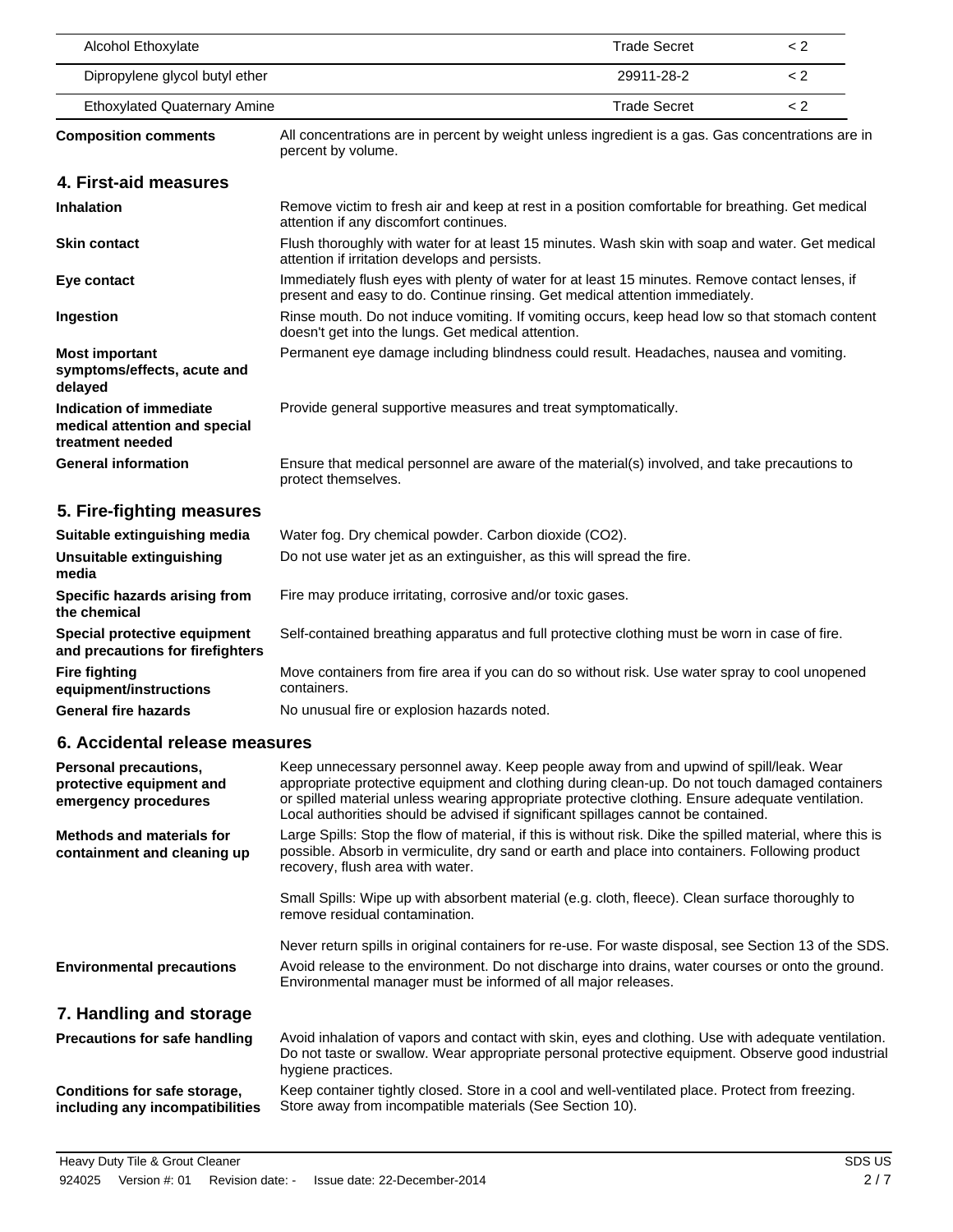### **8. Exposure controls/personal protection**

### **Occupational exposure limits**

**US. OSHA Table Z-1 Limits for Air Contaminants (29 CFR 1910.1000)**

| <b>Components</b>                           | <b>Type</b>                                                                                                                                                                                                                                                                                                                                                                                                                        | Value                                                                                                  |  |
|---------------------------------------------|------------------------------------------------------------------------------------------------------------------------------------------------------------------------------------------------------------------------------------------------------------------------------------------------------------------------------------------------------------------------------------------------------------------------------------|--------------------------------------------------------------------------------------------------------|--|
| 2-Aminoethanol (CAS<br>141-43-5)            | PEL                                                                                                                                                                                                                                                                                                                                                                                                                                | $6$ mg/m $3$                                                                                           |  |
|                                             |                                                                                                                                                                                                                                                                                                                                                                                                                                    | 3 ppm                                                                                                  |  |
| US. ACGIH Threshold Limit Values            |                                                                                                                                                                                                                                                                                                                                                                                                                                    |                                                                                                        |  |
| <b>Components</b>                           | <b>Type</b>                                                                                                                                                                                                                                                                                                                                                                                                                        | Value                                                                                                  |  |
| 2-Aminoethanol (CAS<br>$141 - 43 - 5$       | <b>STEL</b>                                                                                                                                                                                                                                                                                                                                                                                                                        | 6 ppm                                                                                                  |  |
|                                             | <b>TWA</b>                                                                                                                                                                                                                                                                                                                                                                                                                         | 3 ppm                                                                                                  |  |
| US. NIOSH: Pocket Guide to Chemical Hazards |                                                                                                                                                                                                                                                                                                                                                                                                                                    |                                                                                                        |  |
| <b>Components</b>                           | <b>Type</b>                                                                                                                                                                                                                                                                                                                                                                                                                        | Value                                                                                                  |  |
| 2-Aminoethanol (CAS                         | <b>STEL</b>                                                                                                                                                                                                                                                                                                                                                                                                                        | $15 \text{ mg/m}$                                                                                      |  |
| $141 - 43 - 5$                              |                                                                                                                                                                                                                                                                                                                                                                                                                                    |                                                                                                        |  |
|                                             | <b>TWA</b>                                                                                                                                                                                                                                                                                                                                                                                                                         | 6 ppm<br>8 mg/m3                                                                                       |  |
|                                             |                                                                                                                                                                                                                                                                                                                                                                                                                                    | 3 ppm                                                                                                  |  |
| <b>Biological limit values</b>              | No biological exposure limits noted for the ingredient(s).                                                                                                                                                                                                                                                                                                                                                                         |                                                                                                        |  |
| Appropriate engineering<br>controls         | Good general ventilation (typically 10 air changes per hour) should be used. Ventilation rates<br>should be matched to conditions. If applicable, use process enclosures, local exhaust ventilation,<br>or other engineering controls to maintain airborne levels below recommended exposure limits. If<br>exposure limits have not been established, maintain airborne levels to an acceptable level. Provide<br>eyewash station. |                                                                                                        |  |
|                                             | Individual protection measures, such as personal protective equipment                                                                                                                                                                                                                                                                                                                                                              |                                                                                                        |  |
| <b>Eye/face protection</b>                  | Wear safety glasses with side shields (or goggles). Wear a full-face respirator, if needed.                                                                                                                                                                                                                                                                                                                                        |                                                                                                        |  |
| <b>Skin protection</b>                      |                                                                                                                                                                                                                                                                                                                                                                                                                                    |                                                                                                        |  |
| <b>Hand protection</b>                      | Wear protective gloves.                                                                                                                                                                                                                                                                                                                                                                                                            |                                                                                                        |  |
| Other                                       |                                                                                                                                                                                                                                                                                                                                                                                                                                    | Frequent change of gloves is advisable. Wear appropriate chemical resistant clothing.                  |  |
| <b>Respiratory protection</b>               |                                                                                                                                                                                                                                                                                                                                                                                                                                    | In case of inadequate ventilation or risk of inhalation of vapors, use suitable respiratory equipment. |  |
| <b>Thermal hazards</b>                      |                                                                                                                                                                                                                                                                                                                                                                                                                                    | Wear appropriate thermal protective clothing, when necessary.                                          |  |
| <b>General hygiene</b><br>considerations    | Always observe good personal hygiene measures, such as washing after handling the material<br>and before eating, drinking, and/or smoking. Routinely wash work clothing and protective<br>equipment to remove contaminants.                                                                                                                                                                                                        |                                                                                                        |  |

### **9. Physical and chemical properties**

| Appearance                                   | Liquid.         |
|----------------------------------------------|-----------------|
| <b>Physical state</b>                        | Liquid.         |
| Form                                         | Liquid.         |
| Color                                        | Light yellow.   |
| Odor                                         | Mild.           |
| Odor threshold                               | Not available.  |
| рH                                           | $10.5 - 11.5$   |
| <b>Melting point/freezing point</b>          | Not available.  |
| Initial boiling point and boiling<br>range   | 212 °F (100 °C) |
| <b>Flash point</b>                           | Does not flash  |
| <b>Evaporation rate</b>                      | Not available.  |
| Flammability (solid, gas)                    | Not available.  |
| Upper/lower flammability or explosive limits |                 |
| Flammability limit - lower<br>(%)            | Not available.  |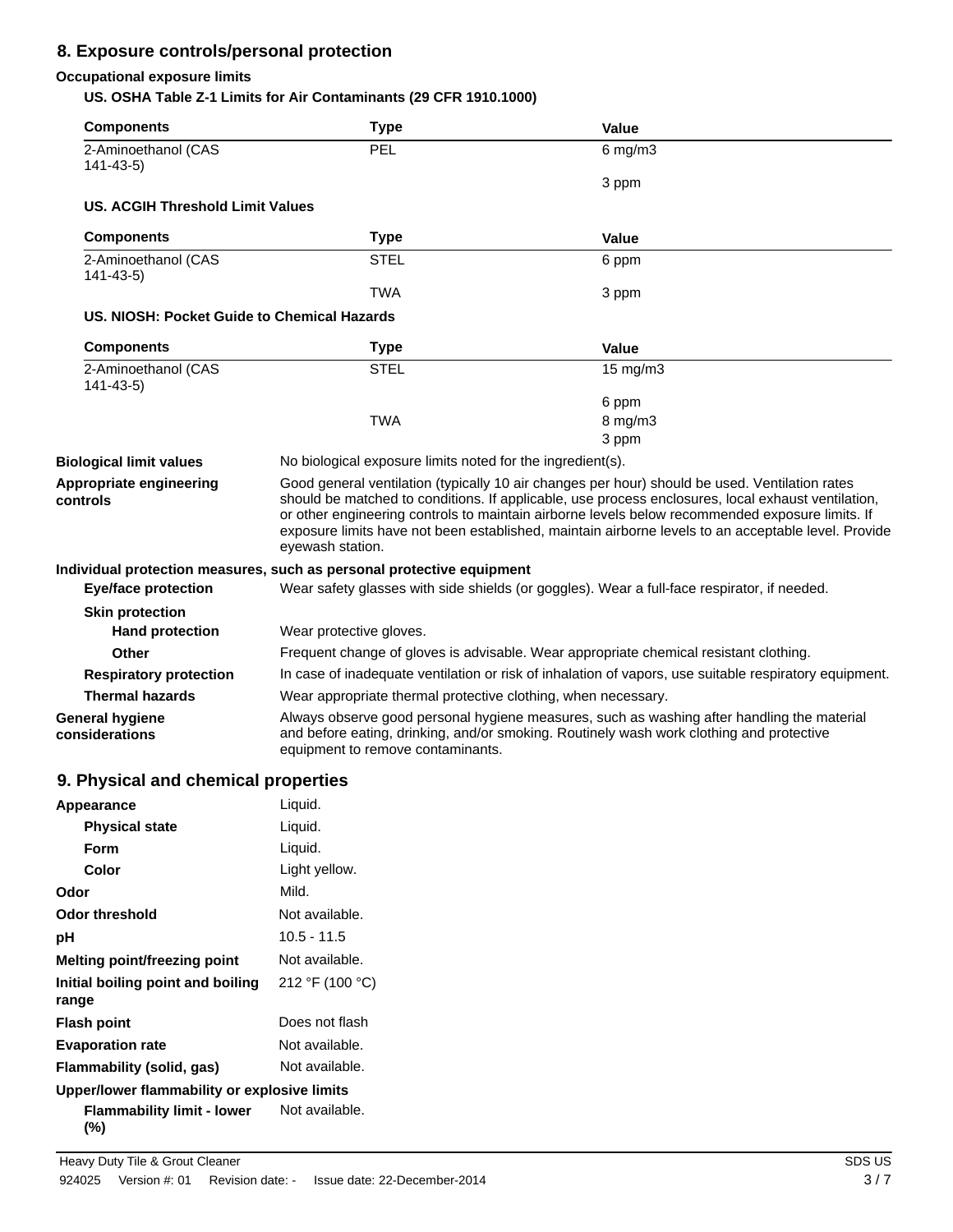| <b>Flammability limit - upper</b><br>$(\%)$       | Not available.           |
|---------------------------------------------------|--------------------------|
| Explosive limit - lower (%)                       | Not available.           |
| Explosive limit - upper (%)                       | Not available.           |
| Vapor pressure                                    | Not available.           |
| Vapor density                                     | Not available.           |
| <b>Relative density</b>                           | 1.00                     |
| Solubility(ies)                                   |                          |
| Solubility (water)                                | Not available.           |
| <b>Partition coefficient</b><br>(n-octanol/water) | Not available.           |
| <b>Auto-ignition temperature</b>                  | Not available.           |
| <b>Decomposition temperature</b>                  | $>$ 392 °F ( $>$ 200 °C) |
| <b>Viscosity</b>                                  | No data available.       |
| <b>Other information</b>                          |                          |
| VOC (Weight %)                                    | $0.6\%$                  |

### **10. Stability and reactivity**

| <b>Reactivity</b>                            | The product is stable and non-reactive under normal conditions of use, storage and transport. |
|----------------------------------------------|-----------------------------------------------------------------------------------------------|
| <b>Chemical stability</b>                    | Material is stable under normal conditions.                                                   |
| <b>Possibility of hazardous</b><br>reactions | Hazardous polymerization does not occur.                                                      |
| <b>Conditions to avoid</b>                   | Heat, flames and sparks.                                                                      |
| Incompatible materials                       | Acids. Strong oxidizing agents.                                                               |
| <b>Hazardous decomposition</b><br>products   | Carbon dioxide. Carbon monoxide. Nitrogen oxides.                                             |

### **11. Toxicological information**

| Information on likely routes of exposure                                           |                                                                                        |
|------------------------------------------------------------------------------------|----------------------------------------------------------------------------------------|
| <b>Inhalation</b>                                                                  | In high concentrations, vapors may be irritating to the respiratory system.            |
| <b>Skin contact</b>                                                                | Causes skin irritation.                                                                |
| Eye contact                                                                        | Causes serious eye damage.                                                             |
| Ingestion                                                                          | May cause discomfort if swallowed.                                                     |
| Symptoms related to the<br>physical, chemical and<br>toxicological characteristics | Permanent eve damage including blindness could result. Headaches, nausea and vomiting. |

#### **Information on toxicological effects**

| May cause discomfort if swallowed.<br><b>Acute toxicity</b><br><b>Species</b><br><b>Components</b> |        | <b>Test Results</b> |  |
|----------------------------------------------------------------------------------------------------|--------|---------------------|--|
|                                                                                                    |        |                     |  |
| Acute                                                                                              |        |                     |  |
| Dermal                                                                                             |        |                     |  |
| LD50                                                                                               | Rabbit | 1025 mg/kg          |  |
| Oral                                                                                               |        |                     |  |
| LD50                                                                                               | Rat    | 1715 mg/kg          |  |
| Alcohol Ethoxylate (CAS Trade Secret)                                                              |        |                     |  |
| Acute                                                                                              |        |                     |  |
| Dermal                                                                                             |        |                     |  |
| LD50                                                                                               | Rabbit | 200 - 5000 mg/kg    |  |
| Oral                                                                                               |        |                     |  |
| LD <sub>50</sub>                                                                                   | Rat    | 1100 mg/kg          |  |
|                                                                                                    |        |                     |  |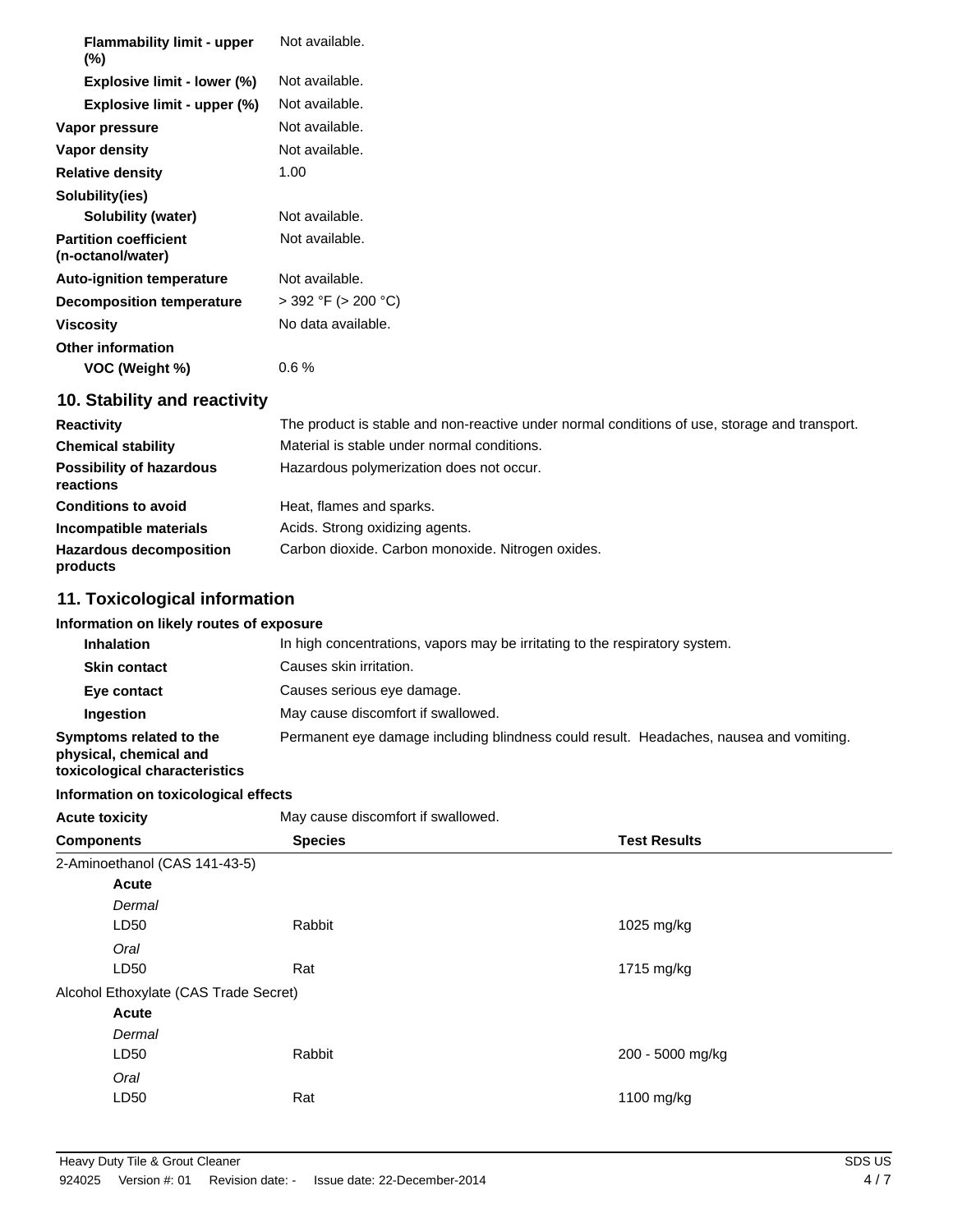| <b>Components</b>                                     | <b>Species</b>                                                                                                      | <b>Test Results</b>                                                                            |
|-------------------------------------------------------|---------------------------------------------------------------------------------------------------------------------|------------------------------------------------------------------------------------------------|
| Ethoxylated Quaternary Amine (CAS Trade Secret)       |                                                                                                                     |                                                                                                |
| Acute                                                 |                                                                                                                     |                                                                                                |
| Oral                                                  |                                                                                                                     |                                                                                                |
| LD50                                                  | Rat                                                                                                                 | 580 mg/kg                                                                                      |
| <b>Skin corrosion/irritation</b>                      | Causes skin irritation.                                                                                             |                                                                                                |
| Serious eye damage/eye<br><i>irritation</i>           | Causes serious eye damage.                                                                                          |                                                                                                |
| Respiratory or skin sensitization                     |                                                                                                                     |                                                                                                |
| <b>Respiratory sensitization</b>                      | No data available.                                                                                                  |                                                                                                |
| <b>Skin sensitization</b>                             | Not a skin sensitizer.                                                                                              |                                                                                                |
| Germ cell mutagenicity                                | No data available to indicate product or any components present at greater than 0.1% are<br>mutagenic or genotoxic. |                                                                                                |
| Carcinogenicity                                       | This product is not considered to be a carcinogen by IARC, ACGIH, NTP, or OSHA.                                     |                                                                                                |
|                                                       | OSHA Specifically Regulated Substances (29 CFR 1910.1001-1050)                                                      |                                                                                                |
| Not listed.                                           |                                                                                                                     |                                                                                                |
| <b>Reproductive toxicity</b>                          | No data available.                                                                                                  |                                                                                                |
| Specific target organ toxicity -<br>single exposure   | No data available.                                                                                                  |                                                                                                |
| Specific target organ toxicity -<br>repeated exposure | No data available.                                                                                                  |                                                                                                |
| <b>Aspiration hazard</b>                              | Not classified.                                                                                                     |                                                                                                |
| <b>Chronic effects</b>                                | kidney.                                                                                                             | Prolonged or repeated contact may dry skin and cause dermatitis. May cause damage to liver and |

## **12. Ecological information**

| <b>Ecotoxicity</b>                                                                            | Harmful to aquatic life with long lasting effects.                                                                                                                                                                                                                                                                                                                                                                           |                                                                 |                      |  |
|-----------------------------------------------------------------------------------------------|------------------------------------------------------------------------------------------------------------------------------------------------------------------------------------------------------------------------------------------------------------------------------------------------------------------------------------------------------------------------------------------------------------------------------|-----------------------------------------------------------------|----------------------|--|
| <b>Components</b>                                                                             |                                                                                                                                                                                                                                                                                                                                                                                                                              | <b>Species</b>                                                  | <b>Test Results</b>  |  |
| 2-Aminoethanol (CAS 141-43-5)                                                                 |                                                                                                                                                                                                                                                                                                                                                                                                                              |                                                                 |                      |  |
| <b>Aquatic</b>                                                                                |                                                                                                                                                                                                                                                                                                                                                                                                                              |                                                                 |                      |  |
| Algae                                                                                         | <b>EC50</b>                                                                                                                                                                                                                                                                                                                                                                                                                  | Selenastrum capricornutum (new name<br>Pseudokirchnerella subca | $2.5$ mg/l, 48 hours |  |
| Crustacea                                                                                     | EC <sub>50</sub>                                                                                                                                                                                                                                                                                                                                                                                                             | Daphnia magna                                                   | 65 mg/l, 48 hours    |  |
| Fish                                                                                          | <b>LC50</b>                                                                                                                                                                                                                                                                                                                                                                                                                  | Cyprinus carpio                                                 | 349 mg/l, 96 hours   |  |
| Persistence and degradability                                                                 |                                                                                                                                                                                                                                                                                                                                                                                                                              | The product is readily biodegradable.                           |                      |  |
| <b>Bioaccumulative potential</b>                                                              |                                                                                                                                                                                                                                                                                                                                                                                                                              | Not likely to bioaccumulate in aquatic organisms.               |                      |  |
| Partition coefficient n-octanol / water (log Kow)<br>2-Aminoethanol (CAS 141-43-5)<br>$-1.31$ |                                                                                                                                                                                                                                                                                                                                                                                                                              |                                                                 |                      |  |
| <b>Mobility in soil</b>                                                                       | Not available.                                                                                                                                                                                                                                                                                                                                                                                                               |                                                                 |                      |  |
| Other adverse effects                                                                         | The product may affect the acidity (pH-factor) in water with risk of harmful effects to aquatic<br>organisms.                                                                                                                                                                                                                                                                                                                |                                                                 |                      |  |
| 13. Disposal considerations                                                                   |                                                                                                                                                                                                                                                                                                                                                                                                                              |                                                                 |                      |  |
| <b>Disposal instructions</b>                                                                  | Collect and reclaim or dispose in sealed containers at licensed waste disposal site. This material<br>and its container must be disposed of as hazardous waste. Do not allow this material to drain into<br>sewers/water supplies. Do not contaminate ponds, waterways or ditches with chemical or used<br>container. Dispose of contents/container in accordance with local/regional/national/international<br>regulations. |                                                                 |                      |  |
| Hazardous waste code                                                                          | The waste code should be assigned in discussion between the user, the producer and the waste<br>disposal company.                                                                                                                                                                                                                                                                                                            |                                                                 |                      |  |
| Waste from residues / unused<br>products                                                      | Dispose of in accordance with local regulations. Empty containers or liners may retain some<br>product residues. This material and its container must be disposed of in a safe manner (see:<br>Disposal instructions).                                                                                                                                                                                                       |                                                                 |                      |  |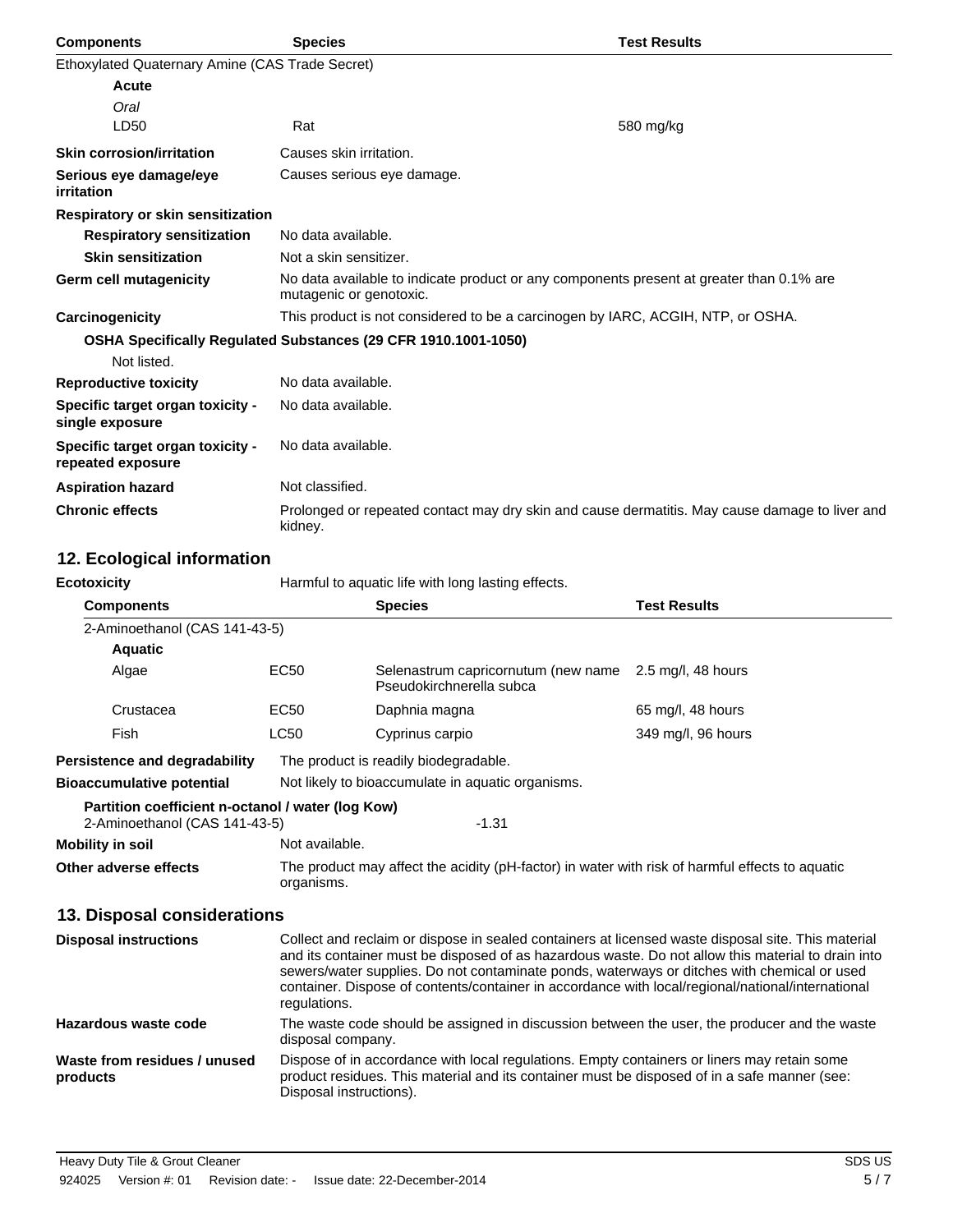**Contaminated packaging** Empty containers should be taken to an approved waste handling site for recycling or disposal. Since emptied containers may retain product residue, follow label warnings even after container is emptied.

#### **14. Transport information**

#### **DOT**

Not regulated as dangerous goods.

#### **IATA**

Not regulated as dangerous goods.

#### **IMDG**

Not regulated as dangerous goods.

**Transport in bulk according to** Not available. **Annex II of MARPOL 73/78 and the IBC Code**

#### **15. Regulatory information**

**US federal regulations** This product is a "Hazardous Chemical" as defined by the OSHA Hazard Communication Standard, 29 CFR 1910.1200.

#### **TSCA Section 12(b) Export Notification (40 CFR 707, Subpt. D)**

Not regulated.

**OSHA Specifically Regulated Substances (29 CFR 1910.1001-1050)**

Not listed.

**CERCLA Hazardous Substance List (40 CFR 302.4)**

Not listed.

#### **Superfund Amendments and Reauthorization Act of 1986 (SARA)**

**Hazard categories** Immediate Hazard - Yes Delayed Hazard - No Fire Hazard - No Pressure Hazard - No Reactivity Hazard - No

#### **SARA 302 Extremely hazardous substance**

Not listed.

#### **SARA 311/312 Hazardous chemical** Yes

**SARA 313 (TRI reporting)**

Not regulated.

#### **Other federal regulations**

#### **Clean Air Act (CAA) Section 112 Hazardous Air Pollutants (HAPs) List**

Not regulated.

#### **Clean Air Act (CAA) Section 112(r) Accidental Release Prevention (40 CFR 68.130)**

Not regulated.

**Safe Drinking Water Act** Not regulated.

**(SDWA)**

**US state regulations** This product does not contain a chemical known to the State of California to cause cancer, birth defects or other reproductive harm.

#### **US. Massachusetts RTK - Substance List**

2-Aminoethanol (CAS 141-43-5)

#### **US. New Jersey Worker and Community Right-to-Know Act**

2-Aminoethanol (CAS 141-43-5)

**US. Pennsylvania Worker and Community Right-to-Know Law**

2-Aminoethanol (CAS 141-43-5)

**US. Rhode Island RTK**

Not regulated.

#### **US. California Proposition 65**

Not Listed.